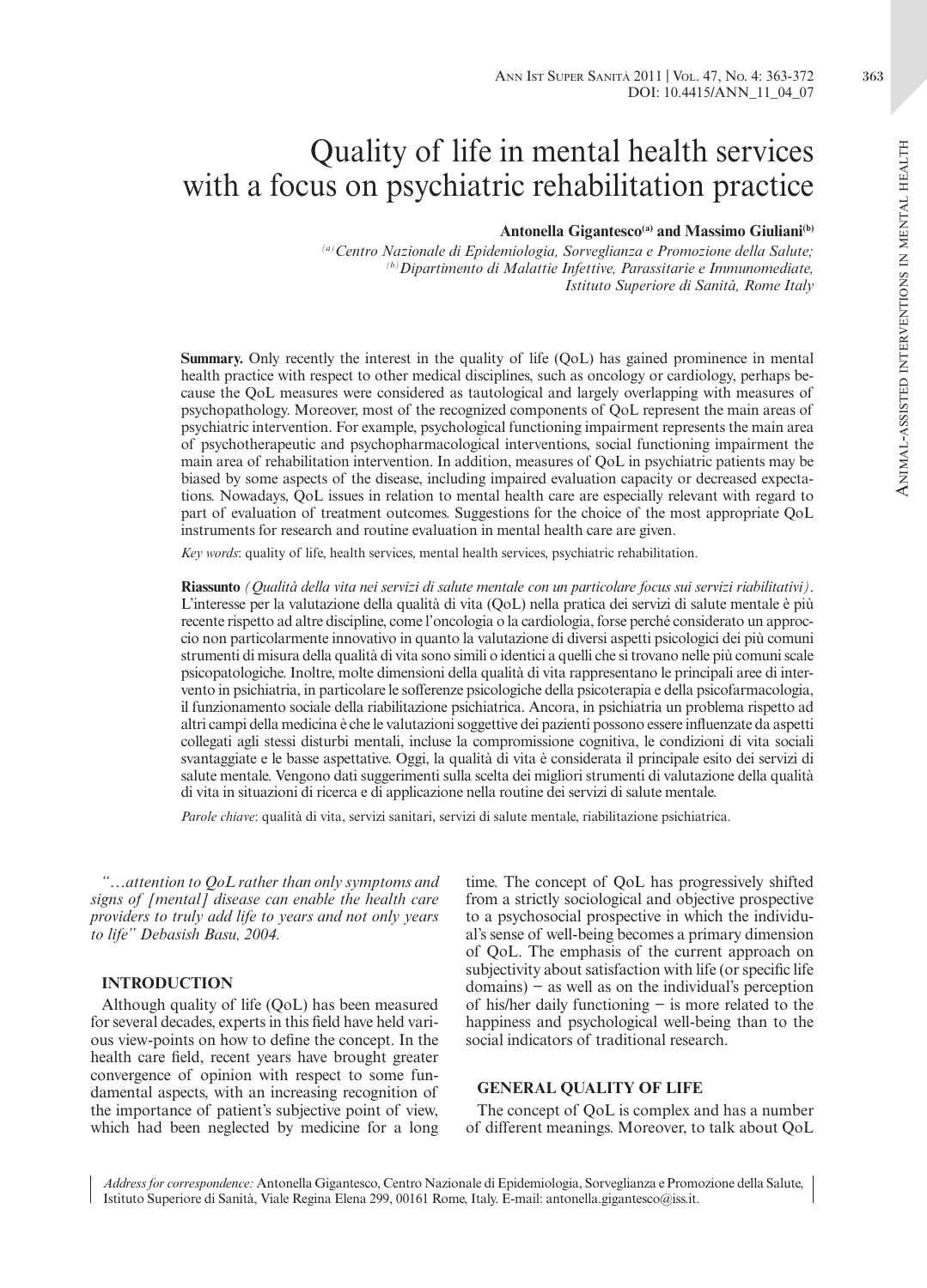is difficult because implicates to discuss the purposes of life. The concept of general QoL has traditionally included a number of distinct domains and major indicators, which were referred to by most authors as economic, social or subjective.

*Economic indicators*. Over long periods of time, the western countries have used statistics to evaluate citizens and nations well-being. The evaluations adopting an economic perspective were mainly based on data about the income, productive and commercial activities of citizens [1]. The assumption was that the economic activities have a fundamental impact on psychological well-being levels. However, the lack of evidence of a direct causal link between prosperity and psychological well-being suggested that these evaluations were not sufficient to describe the QoL and that it was necessary to consider also other indicators not related to the financial status.

*Social indicators*. Although the characteristics of the social environments vary widely and individuals have different needs for social contact and interaction, most individuals live within an immediate social environment. The use of social indicators in addition to economic indicators derived from the attempt to describe the QoL using other components of living, which were previously excluded: socio-demographic characteristics, social classes, employment rates, level of technology, society created and maintained organizations, structures and cultural institutions, government entities, vocational opportunities, religion, literacy rates and life expectancy. In addition to those, others components have been identified, such as housing and working conditions, crime rate, security and legal issues [2]. Social indicators, as well as economic indicators, are considered objective indicators because they are independent from individuals' perceptions and personal factors such as personality, values and beliefs about life, and can be gathered without directly surveying the individual being assessed. Social indicators represented a progress with respect to economic indicators, which were less specific. However, it was objected that they described life conditions, which, hypothetically, may influence life experience, but good experiences for a person mainly depend on what that person in fact desires. In light of the above, several authors provided many examples showing a very limited relation between objective living conditions and subjective responses so that they concluded that it was a mistake to assume that social components of QoL correlated closely with the subjective experience of well-being [3]. This consideration has reinforced the importance of including both objective indicators and subjective response categories in a full conception of the QoL, since neither of them appeared to be a reliable surrogate for the other.

*Subjective indicators*. Subjective indicators have in common certain kinds of conscious experience of pleasure, subjective well-being, happiness, satisfaction or enjoyment that typically accompany the successful pursuit of our desires. Particular activities,

such as studying astronomy or playing tennis, are part of a good life only to the extent that they produce a valuable conscious experience. A recent theory of subjective well-being holds that at least part of a good life consists neither of any conscious experience of a broadly hedonism nor of the satisfaction of the person's preferences or desires, but of the realization of specific human potentials [4]. Therefore, in recent years, the theorization of well-being has followed two distinct paradigms, one focused on "hedonic" wellbeing (centered on the pursuit of happiness) and the other on "eudaimonic" well-being (resulting from the development of human potential). Research on hedonic well-being has mainly focused on the assessment of subjective well-being (SWB), which includes an affective component (*i.e.*, a balance between positive and negative affect) and a cognitive component (judgments concerning life satisfaction) [5]. The term "eudaimonia" was first used by Ryff in her formula of positive psychological health, in which psychological well-being (PWB) is explicitly related to the individual's self-realization [6]. Ryff's conception of PWB is based on six dimensions (*i.e.*, self-acceptance, positive relations with others, autonomy, environmental mastery, purpose in life, and personal growth), which have been operationalised in Ryff's scales of psychological well-being (SPWB) [4]. SWB and PWB have been often considered as distinct and opposite pursuits, yet each may contribute to well-being in different ways. An important point is that the use of these measures represents a recognition that life is good as long as the person is happy or pleased with how it is going, that is the person is subjectively experiencing it as going well, as fulfilling his or her major potentials, and satisfying.

At present time, the recognized optimal approach incorporates various indicators, both objective (home management, work, income, personal rights, recreation are considered central objective indicators common in all lives) and subjective (personal satisfaction with life and self-realization). Three basilar dimensions of QoL are commonly recognized. Lehman [2] has provided one of the most persuasive instances to include both the objective and subjective dimensions of QoL, paving the way to a theory that incorporates three components of general QoL: the global functioning level (what a person may do), the available resources to achieve personal objectives (what a person has) and the sense of well-being and satisfaction with one's life. Obviously, this theoretical perspective derives from the studies in general population where some domains of QoL may not be expected to be directly affected by most health care interventions.

#### **HEALTH RELATED QUALITY OF LIFE**

In the field of medicine and health care services research, the interest for the health related quality of life (HRQL) has represented a progress respect to the simple investigation of diseases and their symptoms.

 $\triangleleft$ nim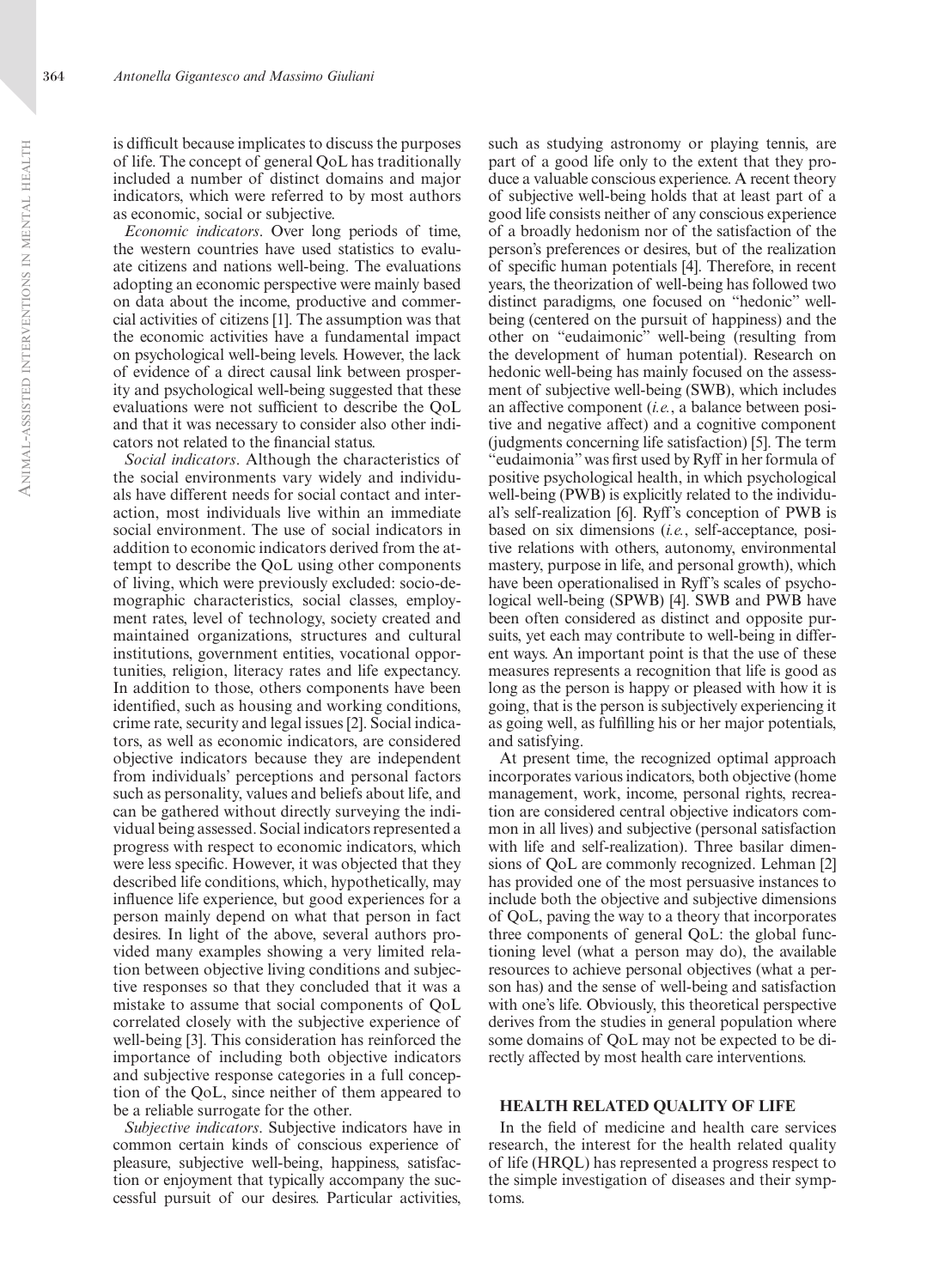HRQL represents those parts of QoL that directly relate to an individual's health so that the QoL of an individual varies depending on one's state of health as well as on many other factors. A major concern in the debate about the QoL in medical and health care was the sense and the extent to which judgments on QoL had to be objective or subjective. During the 80s, experts reached an agreement on the fundamental or primary HRQL dimensions, which include physical functioning, somatic sensation and symptoms, psychological and social functioning. *Figure 1* shows these dimensions, which may be considered *constitutive* dimensions of QoL and have to be always taken into account in health care settings. Each of the four broad groups of functions is then broken down into some distinct components.

In each of these measures or components of QoL, the emphasis is on the function, and on the functions of the whole person as opposed to body parts and organ systems.

Physical functioning is the QoL factor most nearly approximating the outcome objective measures physicians' use. Questions about strength, energy and ability to carry on normal activities of daily living are traditionally asked. However, most instruments that evaluate these functions are constructed and validated in institutional populations so as to provide a scalar representation of the severity of impairments and physical disabilities. Therefore, because the top level of physical functions often represents the minimum functional state required for self-care, such measures are difficult to be transposed to QoL surveys examining ambulatory populations because their discriminating function is seriously compromised.

Somatic symptoms encompass unpleasant physical feelings that may detract from someone's QoL. They traditionally include pain, nausea, and shortness of breath.

Psychological functioning, proper territory for psychologists, is frequently problematic for physicians. The most common constructs assessed include anxiety and depression. Some of the commonly used psychological measures are the general health questionnaire [7], the Beck depression inventory [8], the Zung self-rating depression scale [9] and the Spielberger state-trait anxiety inventory [10]. However, psychological functioning can be assessed with a broad range of instruments, which may examine relevant aspects and symptoms more likely to be influenced by specific diseases and treatments (for example positive and negative symptoms in patients suffering from schizophrenia).

Social functioning addresses both the social relationships ability of the individuals and the availability of people in the individuals' environment to provide such relationships. Social relationships traditionally include family, close friends, work and vocational activities associated, and the general community relationships. Social networks may be instrumental in helping a person cope and adapt to a serious disease resulting in improved psychological well-being compared to those who may have limited social resources. This dimension illustrates the important point that most primary functional abilities require both behavioral capacities in the individual and relevant resources in the individual's external environment. The psychological and social dimensions can be understood as attempts to capture people's subjective responses to their objective physical condition and level of function or, in short, their level of happiness or satisfaction with life.

As mentioned above, there is only a very weak correlation between the objective and subjective aspects of QoL. The best available evidence indicates that clinical and social variables predict no more than 30% of the variance in an individual's HRQL [11].



**Fig. 1** | *Quality of life dimensions of oncologic patients (partially modified From: Ganz PA. Quality of life and the patient with cancer: individual and policy implications.* Cancer *1994;74: 445-52.).*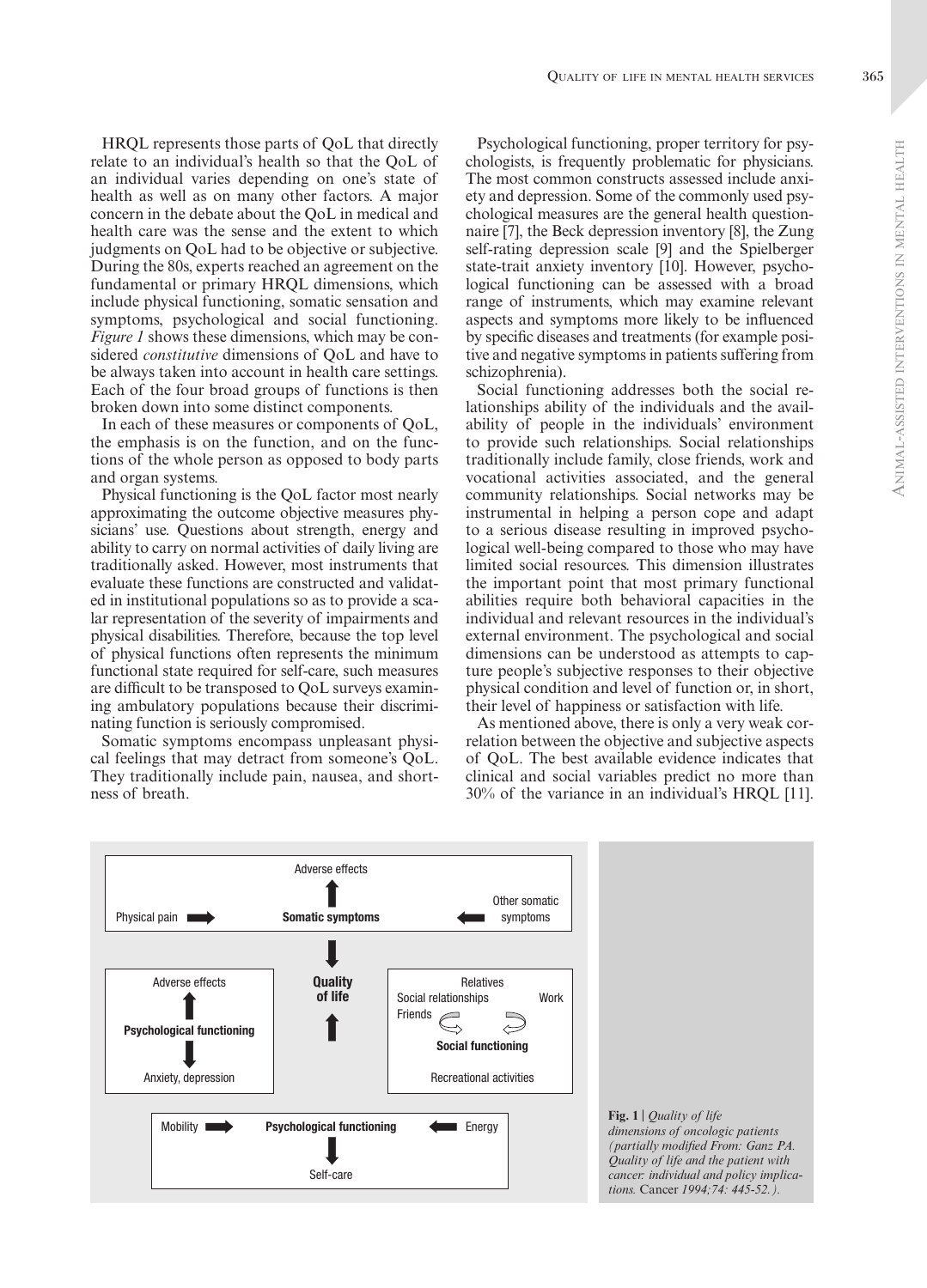For example, although a patient who is prescribed lithium for a mood disorder may be in good health (stabilized), an increase in weight or having to taken medicines daily may result in a low QoL.

Therefore, the above mentioned four dimensions likely do not represent the total spectrum of QoL in health care settings. Many other factors, both internal and external to an individual, may affect health perceptions functioning and ultimately QoL. For example, patient specific characteristics such as a motivation and personality may be more central to the structure of QoL. In this context, several studies have also evaluated the hypothesis that positive mental health and PWB may also influence biological functioning and ultimately HRQL. Traditionally, HRQL has generally focused on deficits in functioning (*e.g.*, pain, negative affect). In contrast, positive psychological functioning focuses on assets in functioning, including positive emotions and psychological resources (*e.g.*, positive affect, autonomy, mastery) as key components. To this regard, in the past decade numerous studies have shown that low PWB actually makes people more vulnerable to physical and mental ill-being. Older women with higher levels of purpose in life, personal growth, and positive relationships have been found to have lower cardiovascular risk and better neuroendocrine regulation [12]. Older women with positive relationships and purpose in life had lower inflammatory factors [13]. PWB has been also linked with greater left (as opposed to right) prefrontal cortex activation [14], which has been found to be associated with a reduced likelihood of depression [15]. Of psychiatric interest is the finding that low PWB was strongly associated with residual symptomatology of affective and anxiety disorders [16] suggesting that people with low PWB may be at risk for relapse and recurrence of these disorders. Furthermore, the most recent research has implicated impaired PWB levels in the aetiology of depression [17], suggesting that the improvement of PWB may have psychiatric implications. Thus, the importance of PWB in influencing physical and mental health has led some authors to consider patient's PWB as a fundamental aspect of QoL.

#### **QUALITY OF LIFE IN PSYCHIATRY**

Initially, within the field of psychiatric research, the principal focus of QoL assessment has been on the symptoms, impairments, and disabilities of severely mentally ill persons suffering from longterm and disabling illnesses such as schizophrenia, chronic depression, manic-depressive illness, and severe personality disorders. The reason for this focus lied in considering general population measures of QoL insensitive to the issues faced by this disabled population.

Since the early 1980s, there was an attempt to go over the predominant disease model for these disorders and the majority of the new measures have been based on the perspective of general health QoL,

perhaps because of the pervasive effects that these disorders could have on individuals' lives, limiting a broad range of life experiences. This was an era when mental hospitals, or "asylums" as they were called, were being closed in many western countries (a process called "de-institutionalization"), and patients suffering from chronic severe mental illnesses were being released into the community. Therefore, an understandable concern was their "quality" of living in the community. The earliest studies to examine this issue were from USA [2, 18]. However, there were problems in defining and measuring the construct in a theoretical and operational fashion.

In fact, when examining the available measures and research literature, it becomes clear that many methodological questions besieged this field, since neither a conceptualization nor a common definition of factors that influenced subjective experiences and perceptions of psychiatric patients were commonly accepted.

## **MAIN CONCEPTUAL MODELS OF QUALITY OF LIFE IN PSYCHIATRY**

Angermeyer and Kilian have recently reviewed the QoL concepts used in the psychiatric literature and have distinguished three models [19]: a) the "subjective satisfaction model" (the level of QoL experienced by an individual depends on whether or not his/her actual living conditions meet his/her needs, wants, and wishes); b) the "combined subjective satisfaction/importance model" (which considers different weights that different life domains may have in a person's QoL; individuals are invited to rate not only actual living conditions, but also their importance); and c) the "role functioning model" (the individual enjoys a good QoL if he/she performs adequately).

As a corollary of these models, it follows that such evaluation has to be subjective. This has been a problematic area, with some authors arguing that subjective reporting only may not be sufficient to do justice to psychiatric patients QoL, which may be affected by various factors that may distort or bias such self-evaluation [20, 21]. In fact, some basic and methodological issues have been raised when assessing subjective QoL of individuals with severe mental disorders [22] because patients' evaluation may be influenced by affective, cognitive and reality distortion symptoms as Atkinson *et al.* [23] and Katschnig *et al.* [22] have shown for depression and schizophrenia.

Moreover, these subjective models have been often criticized for not taking into account objective opportunities available in one's environment (life circumstances and material resources). The inclusion of environmental factors seems necessary because different resources may differently affect psychiatric patients' goals and standard of living. The abilities of individuals suffering from severe mental disorders are different depending on where these individuals live, whether in a therapeutic community context, nursing home, or private apartment, whether in a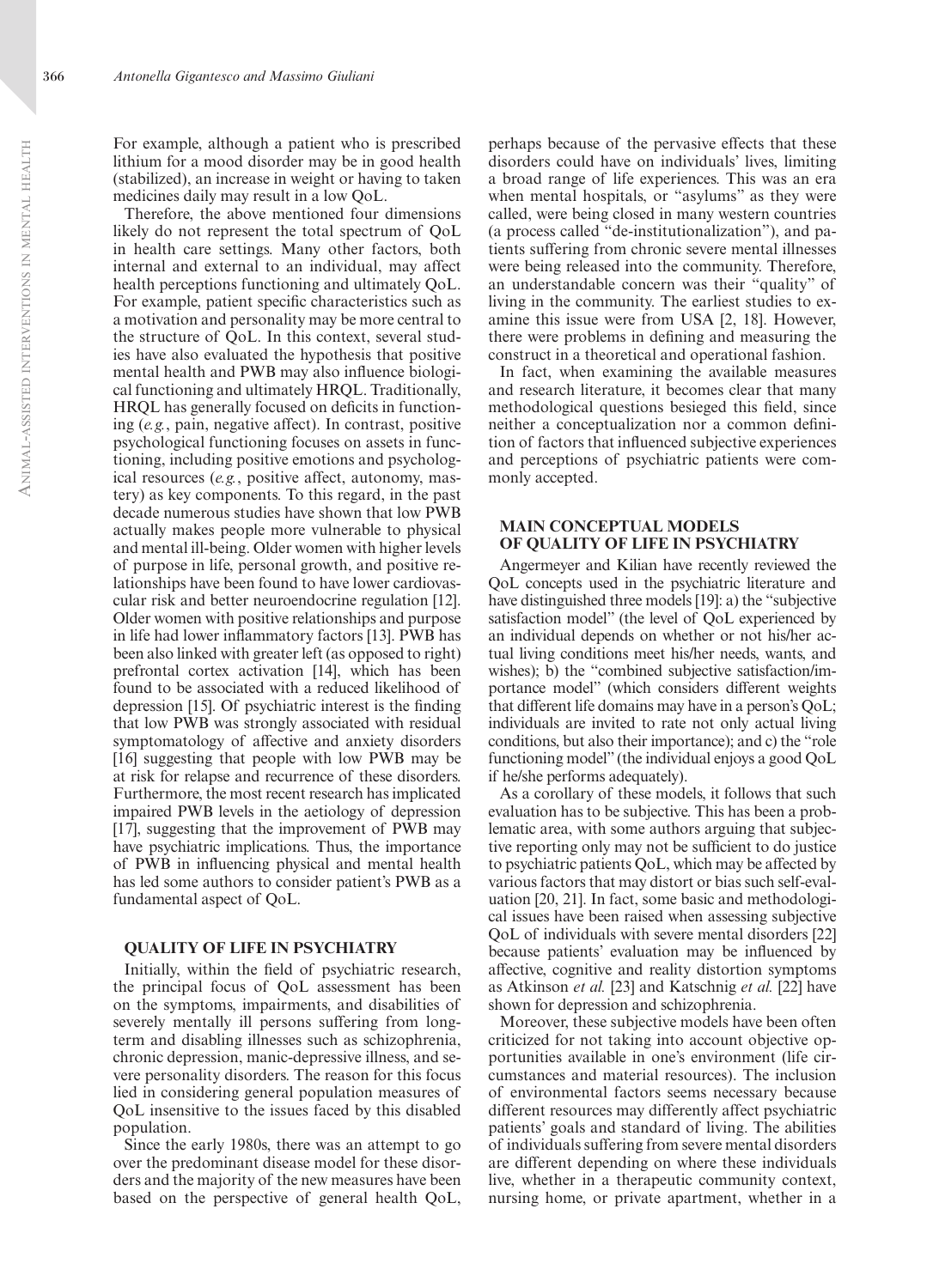degraded periphery or a civil and tolerating small town with intensive voluntary based social services.

On the other hand, objective conditions may be influenced by the subjects' expectations. The same objective event may result in opposite evaluations by different subjects depending on their perspectives or expectations. It has been noted, for example, that many persons suffering from long-term mental disorders report themselves satisfied with life conditions which would be regarded as inadequate by external standards. Barry and Crosby [24] evaluated QoL in a sample of patients during admission in a psychiatric hospital ward and after discharge. One of most surprising result was that subjective QoL ratings were higher in admitted patients than discharged patients, although objective conditions indicated the reverse. Since these patients were not able to achieve their aims they had lowered their expectations. In general, these findings suggest that persons may lower their standards keeping the gap between expectations and achievements narrow.

Katschnig *et al.* [22] have developed a multidimensional model *action oriented* for assessing QoL in depressed patients, which includes three components: psychological well-being/life satisfaction, functioning in social roles and contextual factors. It is worth noting that various mental health interventions could be classified according to these components: some may act on the component of psychological well-being (*e.g.*, pharmacotherapy), some on role functioning (*e.g.*, psycho-educational programs, social skills training), and some on environmental resources (*e.g.*, providing money or housing).

*Other models*. Although the pathophysiologies of various mental disorders are not fully understood, all are currently conceptualized in terms of a stressvulnerability model. That is persons so afflicted have a biological vulnerability to develop characteristics symptoms of the disease (*e.g.* hallucinations and delusions in schizophrenia; anhedonia, suicidal ideation, disphoria in depression; hyperactivity, flight of ideas, hypersexuality in mania), and stress tends to activate this vulnerability to produce symptoms. Awad [25] proposed an integrative model of QoL, with reference to sources of stress in schizophrenic patients receiving antipsychotic drug therapy. Antipsychotic medications frequently produce a wide range of side-effects that can impact negatively on the functional status of the individual. According to this model, Awad has conceptualized QoL as the patient's perception, which derives from the interaction between three major determinants: the severity of psychiatric symptoms, the side-effects including subjective responses to psychotropic drugs and the level of psychosocial performance.

#### **QUALITY OF LIFE IN MENTAL HEALTH SERVICES**

The interest of the QoL has gained prominence in mental health practice only recently with respect to other medical disciplines, such as oncology or cardiology, or rheumatology, perhaps because the QoL measures were considered as tautological in the psychiatric field, having contents largely overlapping with measures of psychopathology. In fact, several items in the most common tools for measuring QoL are similar or identical to the items included in many psychopathology scales. Moreover, some of the components that have been previously defined as *constitutive* of HRQL (*e.g.*, psychological functioning, social functioning) represent, as already underlined, the main areas of psychiatric and clinical psychology interventions. In particular, psychological functioning impairment represents the main area of psychotherapeutic and psychopharmacological interventions, social functioning impairment the main area of rehabilitative intervention.

Today, QoL issues in relation to mental health care are especially relevant with regard to part of evaluation of treatment outcome. Outcome evaluation in mental health services is very important for the following reasons:

- 1. in regard to the psychotherapeutic, psycho-educational and rehabilitative interventions, there are different cultural models, therefore process evaluation studies are more difficult to conduct because no uniform agreement is reached on which strategies should be used in these kinds of interventions;
- 2. outcomes in this field are more influenced by social and environmental factors than in other health care fields, therefore their evaluation is of particular importance even though optimal professional activities are present.

According to Lehman [2], the concept of treatment in mental health services should be replaced by that of *improvement of quality of life*. Evaluating mental health interventions, especially rehabilitative interventions, should mean mainly determining their capacity to increase the QoL of their users.

## **QUALITY OF LIFE IN PSYCHIATRIC REHABILITATION**

QoL is also relevant with regard to setting goals for psychosocial therapies and rehabilitation. The major interest of psychiatric rehabilitation should be helping individuals with serious mental illness to develop the skills needed to reach objectively adequate conditions of life (own housing, education, meaning work, satisfying social and intimate relationships, and participation in community life with full rights). In fact, during the last decade, also the mental service users emphasize some dimensions of their QoL, such as the capacity to access to valued social roles, the removal of discriminatory barriers and a better social integration. This was strictly associated to a urgent need for mental health systems to modify the mission of care, from merely alleviating symptoms or reducing the relapses, to encouraging rehabilitation and achievement of global ob-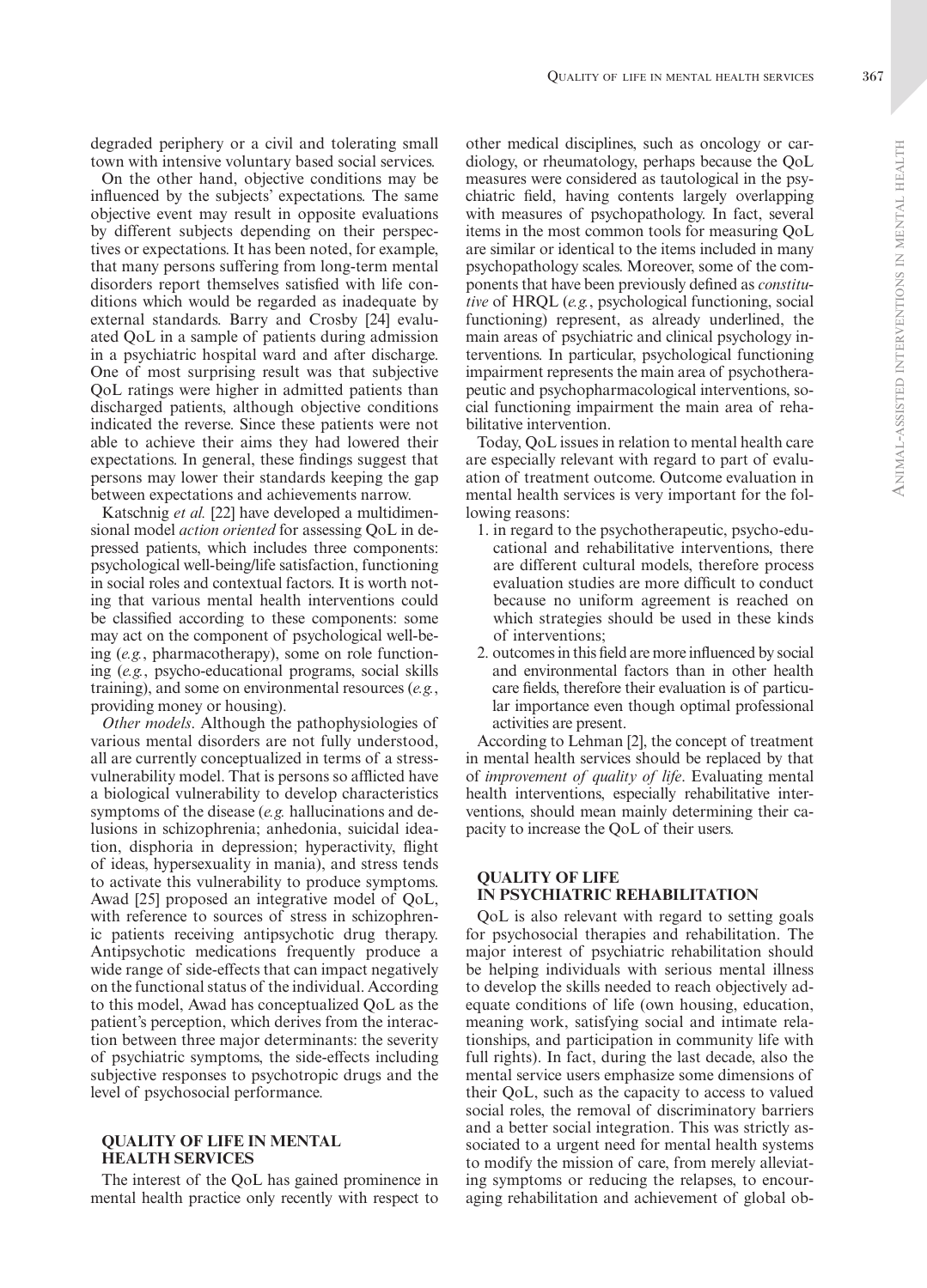Thus, effective psychiatric rehabilitation requires individualized rehabilitative programs, which have to be mainly based on assessment of user's disabilities and strengths, negotiation of realistic and measurable global goals, subdivision of global goals into elementary skills and tasks, and routine evaluation of progress towards the achievement of these skills and goals *(Table 1)*.

In the last three decades, the results of several controlled studies have suggested that disabled individuals can be taught a wide range of social skills. Overall, social skills' training has been shown to be effective in the acquisition and maintenance of skills and their transfer to community life [26-28]. Family psycho-educational programs have also produced promising results and are effective in lowering relapse rate and also in improving outcome, *e.g.* psychosocial functioning [29].

Services should play an additional role in activating resources in the community to facilitate users' achievements of their individual goals. In fact, the rehabilitation is not an abstract individual capacity;

it depends from the context in which the individuals live, and from both the difficulties or obstacles that they may meet and the purposes that they have.

Thus, a peculiar aspect of the application of the QoL construct in mental health is that in this field the option to include specific instrumental components is an unavoidable choice. Comfortable house, job, economic resources, respect of personal rights, privacy, safety (being not victims of offenses), and accessibility to social and medical services are fundamental indicators of QoL in mental health care, because more related to mental disorders than to somatic disorders. In addition to these components, which could be defined as environmental instrumental components of QoL, there are also personal instrumental components that can be useful to improve QoL; these personal instrumental components (*e.g.*, housekeeping, food preparation, laundry, ability to use telephone, use of transport facilities, physical health-self management, telephone use) can be considered as intermediate outcomes in rehabilitation psychiatric interventions. A possible classification of both environmental and personal instrumental components is shown in *Table 2*.

| <b>Table 1</b> Components of a rehabilitation approach for inpatients with severe mental disorders                                                                                                                                                                 |                                                                                                                                                                                              |                                                                                                                                                                                                                                                                                                                                                                                                                                                                                              |                                                |  |
|--------------------------------------------------------------------------------------------------------------------------------------------------------------------------------------------------------------------------------------------------------------------|----------------------------------------------------------------------------------------------------------------------------------------------------------------------------------------------|----------------------------------------------------------------------------------------------------------------------------------------------------------------------------------------------------------------------------------------------------------------------------------------------------------------------------------------------------------------------------------------------------------------------------------------------------------------------------------------------|------------------------------------------------|--|
| <b>Components</b>                                                                                                                                                                                                                                                  | <b>Examples</b>                                                                                                                                                                              | <b>Memory aides areas and forms</b>                                                                                                                                                                                                                                                                                                                                                                                                                                                          | <b>Planned</b><br>rehabilitative<br>strategies |  |
| 1. Assessment of areas of<br>social functioning, including<br>an area of skills, and choice of<br>priority areas aspects (general<br>objective) compatible with so<br>called "global objective"<br>(the global objective is how the<br>patient would like to live) | Global objective: to come back home<br>and have good social relationships;<br>General objective: participation in the<br>activities of facility living                                       |                                                                                                                                                                                                                                                                                                                                                                                                                                                                                              |                                                |  |
| 2. Global evaluation                                                                                                                                                                                                                                               |                                                                                                                                                                                              | Personal and Social Performance scales                                                                                                                                                                                                                                                                                                                                                                                                                                                       |                                                |  |
| 3. Negotiation of realistic, attainable,<br>specific (measurable) objectives                                                                                                                                                                                       | Using active listening during the<br>"afternoon meeting" with volunteers                                                                                                                     | Planning sheet:<br>- general objective;<br>- specific objective definition;<br>- needed skills;<br>- existing abilities and resources;<br>- required resources;<br>- case manager and other professionals<br>involved in the plan identification;<br>- operative details of the plan<br>(techniques to be used);<br>- reinforcement description and<br>countermeasures:<br>- impediments to the application of the<br>plan and countermeasures<br>- identification or renewal checking dates | Role playing<br>Modelling<br>Problem solving   |  |
| 4. Subdivision of specific<br>objectives in skills and tasks                                                                                                                                                                                                       | 1. Wait of turn in the dialogue<br>2. Look at person<br>3. Look interested (e.g. nodding your head)<br>4. Ask questions to clarify what is being said<br>5. Check out if you understood well | Personal and social performance<br>and specific objective form                                                                                                                                                                                                                                                                                                                                                                                                                               |                                                |  |
| 5. Maintenance and generalisation<br>and outside                                                                                                                                                                                                                   | Listening in the rehabilitation setting<br>and specific objective form                                                                                                                       | Personal and social performance<br>and specific objective form                                                                                                                                                                                                                                                                                                                                                                                                                               |                                                |  |
|                                                                                                                                                                                                                                                                    | Modified from: Gigantesco A, et al. The VADO approach in psychiatric rehabilitation: a randomized controlled trial Psychiatric Services 2006:57:1778-83                                      |                                                                                                                                                                                                                                                                                                                                                                                                                                                                                              |                                                |  |

*Modified from: Gigantesco A,* et al. *The VADO approach in psychiatric rehabilitation: a randomized controlled trial.* Psychiatric Services *2006;57:1778-83. Reprinted with permission from* Psychiatric Services, *(copyright©2006). American Psychiatric Association.*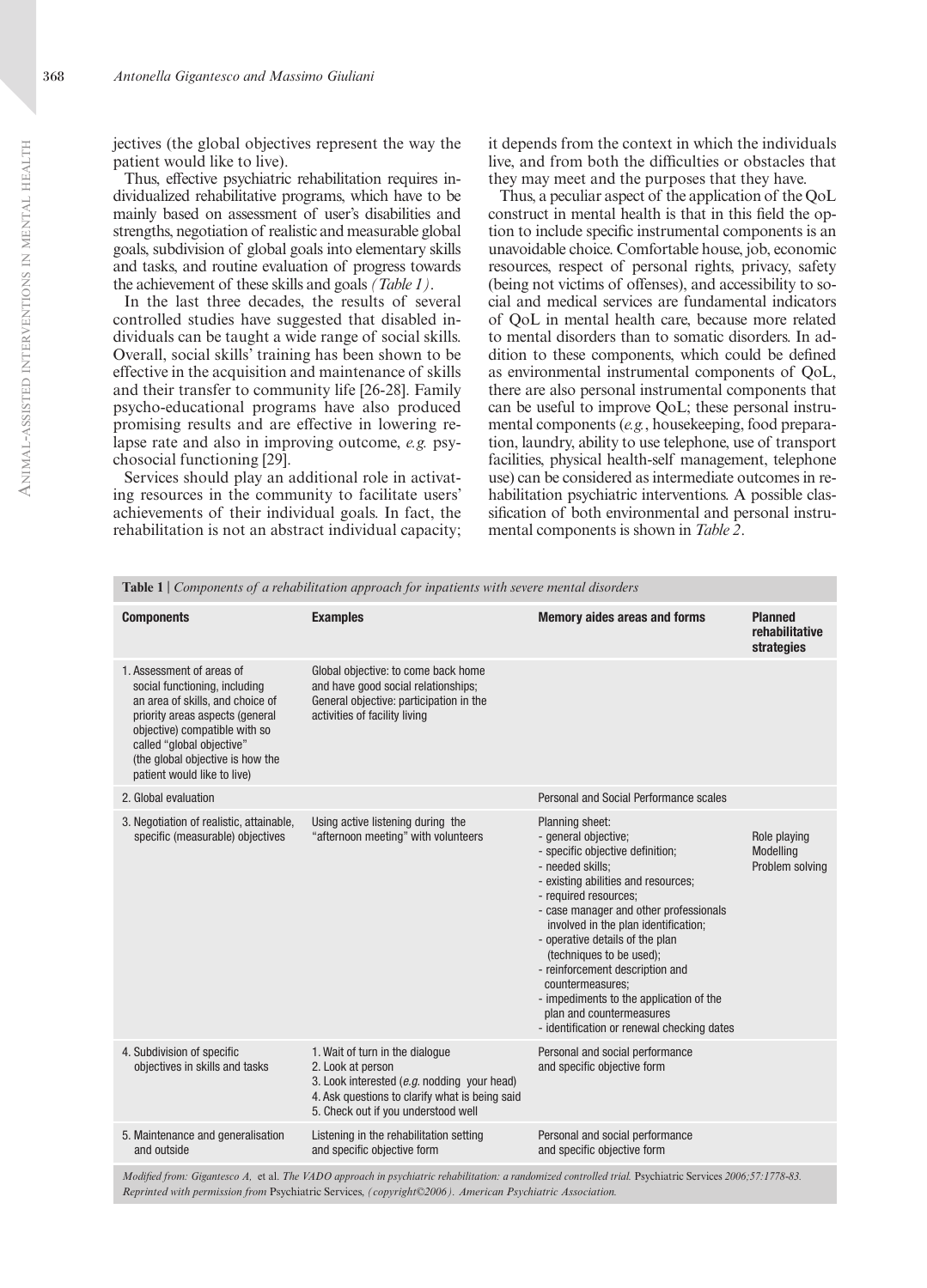| <b>Table 2</b> Instrumental components of human functioning domains                                                                                                                                                                                                                                                                                                                                                                                                                                                     |                                                                                                                                                                                                                                                                                                                                                                                                |  |  |
|-------------------------------------------------------------------------------------------------------------------------------------------------------------------------------------------------------------------------------------------------------------------------------------------------------------------------------------------------------------------------------------------------------------------------------------------------------------------------------------------------------------------------|------------------------------------------------------------------------------------------------------------------------------------------------------------------------------------------------------------------------------------------------------------------------------------------------------------------------------------------------------------------------------------------------|--|--|
| 1. Self-care<br>2. Clothes self-care<br>3. Physical health self-management<br>4. Psychological health self-management<br>5. Housing<br>6. Area of residence<br>7. Personal environment care<br>8. Job or socially useful activities<br>9. Amount of daily activities<br>10. Speed of movement<br>11. Participation to residential and day treatment facilities activities<br>12. Participation to family activities<br>13. Intimate and sexual relationships<br>14. Children care<br>15. Social relationships frequency | 16. Friendly and support relationships<br>17. Anger control<br>18. Cohabitation rules observance<br>19. Safety<br>20. Interests<br>21. General information<br>22. Need for education<br>23. Money management<br>24. Use of transport facilities<br>25. Telephone use<br>26. Purchases and payments<br>27. Coping with emergency<br>28. Income, pension, benefits<br>29. Synthesis of strengths |  |  |
|                                                                                                                                                                                                                                                                                                                                                                                                                                                                                                                         |                                                                                                                                                                                                                                                                                                                                                                                                |  |  |

*From: Gigantesco A,* et al. *The VADO approach in psychiatric rehabilitation: a randomized controlled trial.* Psychiatric Services *2006;57:1778-83. Reprinted with permission from* Psychiatric Services, *(copyright©2006). American Psychiatric Association.*

These components have also particular relevance with regard to their implications for mental health services evaluation policy and strategies. QoL instruments for the evaluation of programs and strategies aiming not only at the reduction of symptoms but also at the promotion of QoL and patients' autonomy, do take the majority of these components into consideration.

Another peculiar aspect of QoL construct in mental health is the moderate agreement between the viewpoints of patients, their families, and professionals. The reasons of the discrepancy between patients' QoL ratings and external QoL evaluations provided by professionals and relatives are not fully clear yet. In a Sainfort's study [30], judgments on

**Table 3** | *Quality of life instruments mainly used in psychiatric field*

| <b>Instrument</b>                                                                                       | <b>Comments</b>                                                                                                                                                         |
|---------------------------------------------------------------------------------------------------------|-------------------------------------------------------------------------------------------------------------------------------------------------------------------------|
| <b>Quality of Life Scale - QLS</b>                                                                      | 21 item-semi structured interview which includes useful scales for QoL                                                                                                  |
| (Heinrichs et al., 1984)                                                                                | assessment of patients suffering with schizophrenia.                                                                                                                    |
| Symptom Questionnaire - SQ                                                                              | 92 item-self-rating questionnaire on symptoms and positive emotions.                                                                                                    |
| (Kellner, 1987)                                                                                         | It may be especially used for monitoring treatment outcomes.                                                                                                            |
| Lancashire Quality of Life - LQL                                                                        | 100 item-self-rating multidimensional questionnaire especially useful for                                                                                               |
| (Oliver, 1991)                                                                                          | research in psychiatry. Contains a measure about reliability of patients reports.                                                                                       |
| SmithKline Beecham Quality of Life Scale -<br><b>SBQOL</b> population<br>(Stoker et al., 1992)          | 28 item-self-rating questionnaire especially used for QoL assessment of<br>patients suffering with depression. Good psychometric properties (validity and reliability). |
| Quality of Life in Depression Scale - QLDS                                                              | 34 item-self-rating questionnaire especially used for QoL assessment of                                                                                                 |
| (Tuynman-Qua et al., 1992)                                                                              | Patients suffering with depression. Good psychometric properties (validity and reliability).                                                                            |
| Quality of Life Inventory - QOLI                                                                        | 16 item-self-rating questionnaire on satisfaction/importance                                                                                                            |
| (Frish et al., 1992)                                                                                    | of different life domains.                                                                                                                                              |
| <b>Quality of Life Enjoyment and Satisfaction</b><br>Questionnaire - Q-LES-Q<br>(Endicott et al., 1993) | 58 item-self-rating questionnaire especially used for QoL assessment of<br>patients suffering with depression. Good psychometric properties (validity and reliability). |
| Quality of Life Interview - QoLI                                                                        | 96 items administered by interview used with chronic patients living in                                                                                                 |
| (Barry et al., 1991)                                                                                    | rehabilitation facilities.                                                                                                                                              |
| Quality of Life Index for Mental Health - QLI-MH<br>(Becker et al., 1993)                               | 100 item-self-rating questionnaire. Moderate feasibility because long.                                                                                                  |
| Satisfaction with Life scale - SLS                                                                      | 15 item scale administered by interview. Reliable,                                                                                                                      |
| (Baker & Intagliata, 1982)                                                                              | and easily acceptable in routine evaluation.                                                                                                                            |
| WHO Quality of Life - WHOQOL -100                                                                       | 100 item self-rated instrument for assessing a wide spectrum of                                                                                                         |
| (The WHOQOL Group, 1998)                                                                                | psychological and physical disorders, especially useful for research.                                                                                                   |
| WHO Quality of Life - WHOQOL -BREF                                                                      | 26 item self-rated reliable instrument easily acceptable                                                                                                                |
| (The WHOQOL Group, 1998)                                                                                | in routine evaluation.                                                                                                                                                  |
|                                                                                                         |                                                                                                                                                                         |

*Modified from: Conti L. Repertorio delle scale di valutazione in psichiatria, Firenze: SEE; 1999.*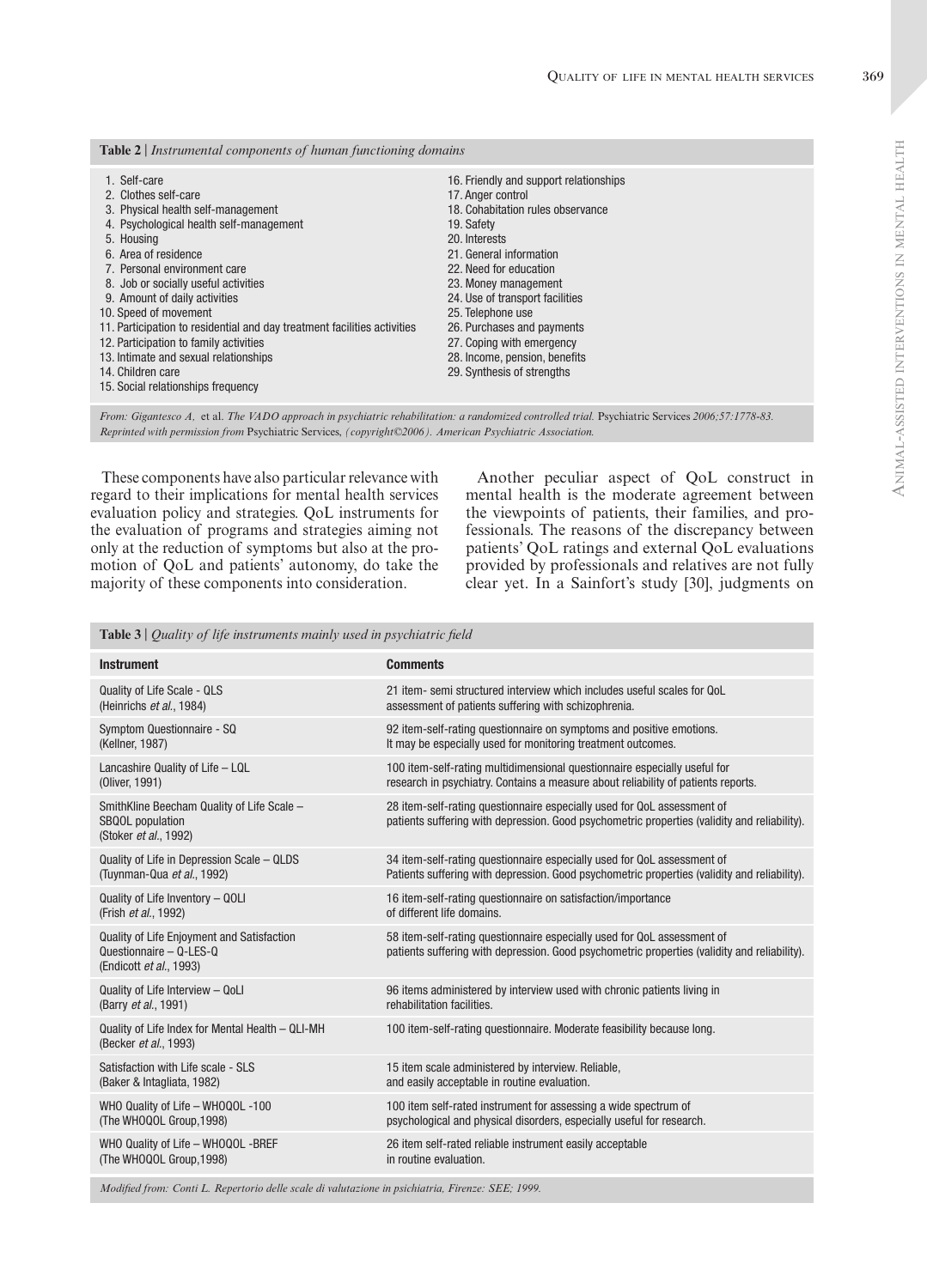|                                                                                                                                                                                                                                                                                                                                                                                                                                              | Subjective quality of life instrument                                                                                                                                                                                                                                                                    |
|----------------------------------------------------------------------------------------------------------------------------------------------------------------------------------------------------------------------------------------------------------------------------------------------------------------------------------------------------------------------------------------------------------------------------------------------|----------------------------------------------------------------------------------------------------------------------------------------------------------------------------------------------------------------------------------------------------------------------------------------------------------|
|                                                                                                                                                                                                                                                                                                                                                                                                                                              | Code                                                                                                                                                                                                                                                                                                     |
|                                                                                                                                                                                                                                                                                                                                                                                                                                              |                                                                                                                                                                                                                                                                                                          |
|                                                                                                                                                                                                                                                                                                                                                                                                                                              |                                                                                                                                                                                                                                                                                                          |
| We would like to know something about your quality of life to better evaluate the quality of our work and to improve it. Please answer all the following questions<br>about some aspects of your life which you may have experienced, on average, in the last week. The information which you give here will remain strictly confidential<br>and will not be disclosed to anyone without your permission. Please, be as sincere as possible. |                                                                                                                                                                                                                                                                                                          |
| c) What is your name?                                                                                                                                                                                                                                                                                                                                                                                                                        |                                                                                                                                                                                                                                                                                                          |
| d) Please, write today's date<br>Month<br>Year<br>Day                                                                                                                                                                                                                                                                                                                                                                                        |                                                                                                                                                                                                                                                                                                          |
| e) How old are you? $\lfloor$<br>f) What is your gender? $\mathbb D$ male $\mathbb O$ female<br>Years                                                                                                                                                                                                                                                                                                                                        |                                                                                                                                                                                                                                                                                                          |
| 1 - Your physical state of health (including physical pain and side                                                                                                                                                                                                                                                                                                                                                                          | Overall, on a scale from 1 to 10, where 1 means horrible 10 wonderful e 6 so and so,<br>which rating would you give to the following aspects of your life in the last 7 days?<br>(tick the rating that is nearer to your condition)<br>7 - Your relationships with relatives (excluding spouse, boy/girl |
| effects of drugs which you may take)                                                                                                                                                                                                                                                                                                                                                                                                         | friend, or partner)                                                                                                                                                                                                                                                                                      |
|                                                                                                                                                                                                                                                                                                                                                                                                                                              |                                                                                                                                                                                                                                                                                                          |
| $\overline{c}$<br>5<br>$\overline{7}$<br>3<br>8<br>9<br>6<br>10<br>very bad<br>so and so<br>very good                                                                                                                                                                                                                                                                                                                                        | $\overline{2}$<br>3<br>$5\,$<br>$6\phantom{1}$<br>$\overline{7}$<br>8<br>9<br>10<br>$\mathbf{1}$<br>very bad<br>so and so<br>very good                                                                                                                                                                   |
| 2 - Your self-sufficiency in daily life activities (e.g., eating, washing,<br>dressing, toilet use, moving around and transport use, etc.)                                                                                                                                                                                                                                                                                                   | 8 - Your social relationships with friends and other persons<br>(e.g., colleagues)                                                                                                                                                                                                                       |
|                                                                                                                                                                                                                                                                                                                                                                                                                                              |                                                                                                                                                                                                                                                                                                          |
| 5<br>$\overline{2}$<br>3<br>6<br>$\overline{7}$<br>8<br>9<br>10<br>totally dependent<br>I only need help for<br>totally<br>bath or shower<br>autonomous                                                                                                                                                                                                                                                                                      | $\overline{2}$<br>3<br>5<br>$6\overline{6}$<br>$\overline{7}$<br>9<br>10<br>so and so<br>very bad<br>very good                                                                                                                                                                                           |
| 3 - Your psychological condition (do you feel you get enjoyment, or<br>on the contrary do you feel downhearted and blue, tense, anxious,                                                                                                                                                                                                                                                                                                     | 9 - Your interests, spare time activities and fun                                                                                                                                                                                                                                                        |
| excessively worried?)                                                                                                                                                                                                                                                                                                                                                                                                                        |                                                                                                                                                                                                                                                                                                          |
|                                                                                                                                                                                                                                                                                                                                                                                                                                              | 5<br>$6\overline{6}$<br>9<br>$\mathfrak{p}$<br>10<br>very bad<br>so and so<br>very good                                                                                                                                                                                                                  |
| 3<br>$\overline{2}$<br>5<br>8<br>9<br>$\overline{A}$<br>6<br>$\overline{7}$<br>10<br>so and so<br>very bad<br>very good                                                                                                                                                                                                                                                                                                                      | 10 - The environmental conditions in the area where you live<br>(social, recreational and cultural services, safety from thefts                                                                                                                                                                          |
| 4 - Your work, study or work-equivalent activities (e.g., work, study,<br>housework, volunteer work)                                                                                                                                                                                                                                                                                                                                         | and other crimes, violence, bullying or neighbours courtesy)                                                                                                                                                                                                                                             |
| ক্ষ                                                                                                                                                                                                                                                                                                                                                                                                                                          |                                                                                                                                                                                                                                                                                                          |
| $\overline{c}$<br>3<br>5<br>10<br>9<br>very bad<br>so and so<br>very good                                                                                                                                                                                                                                                                                                                                                                    | sordid and unsafe<br>so and so<br>it suits me perfectly                                                                                                                                                                                                                                                  |
| 5 - Your financial condition                                                                                                                                                                                                                                                                                                                                                                                                                 | 11 - The place (apartment, pension or residence) where you live                                                                                                                                                                                                                                          |
|                                                                                                                                                                                                                                                                                                                                                                                                                                              |                                                                                                                                                                                                                                                                                                          |
| $\overline{2}$<br>3<br>5<br>6<br>7<br>9<br>10<br>I do not have money<br>some problems or lack of money<br>very good<br>to buy essential things such<br>for infrequent expenses                                                                                                                                                                                                                                                               | 5<br>9<br>$\overline{2}$<br>3<br>6<br>$\overline{7}$<br>8<br>10<br>sordid and unsafe<br>so and so<br>it suits me perfectly                                                                                                                                                                               |
| as food and clothing<br>6 - Your sentimental and sexual relations                                                                                                                                                                                                                                                                                                                                                                            | 12 - Your present life on the whole                                                                                                                                                                                                                                                                      |
|                                                                                                                                                                                                                                                                                                                                                                                                                                              | $\overline{2}$<br>3<br>5<br>9<br>6<br>7<br>10                                                                                                                                                                                                                                                            |
| 3<br>$\overline{c}$<br>$5\,$<br>$\overline{7}$<br>8<br>9<br>6<br>10<br>$\Delta$<br>very bad<br>so and so<br>very good                                                                                                                                                                                                                                                                                                                        | horrible<br>so and so<br>wonderful                                                                                                                                                                                                                                                                       |
| Please write below any specific suggestions for improving the care and quality of life of this center                                                                                                                                                                                                                                                                                                                                        |                                                                                                                                                                                                                                                                                                          |
|                                                                                                                                                                                                                                                                                                                                                                                                                                              |                                                                                                                                                                                                                                                                                                          |

*Provisional English version. If you intend to use this questionnaire or to receive the Italian version, please contact us at: antonella.gigantesco@iss.it. No copyright is involved.*

 $\blacktriangleleft$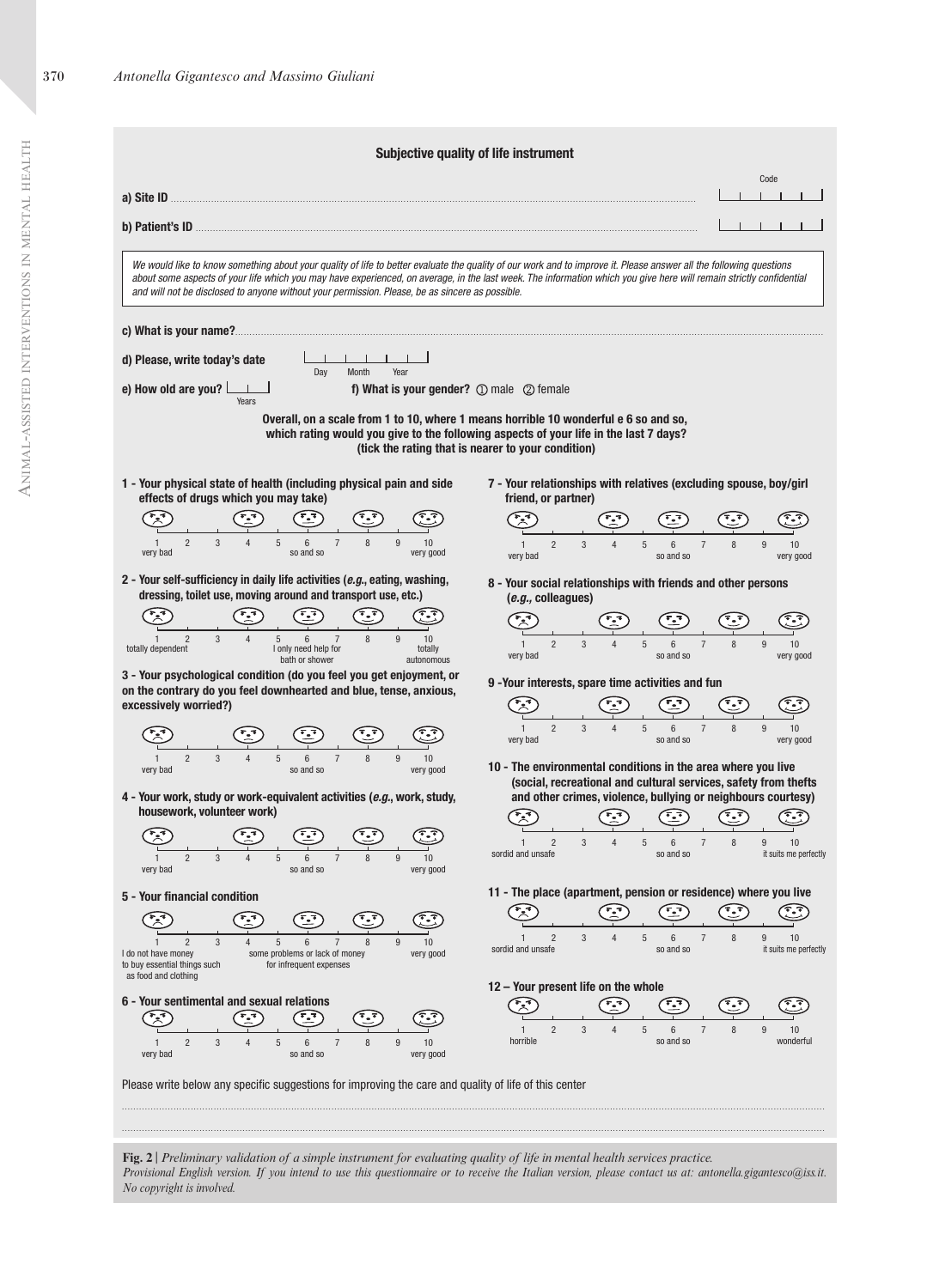$\triangleleft$ 

several dimensions of QoL were collected from a sample of psychiatric patients and their primary clinicians by using the quality of life index [31] and the quality of life index-mental health [32]. The results suggested that patients' and providers' judgments are more likely to coincide on clinical aspects, such as symptoms and function, than on social aspects. Specifically, there was moderate agreement on symptoms and function, less agreement on physical health, and little to no agreement on social relations and occupational aspects of QoL.

Such differences support the notion that rehabilitation strategies in mental health services should address a wide range of needs reflecting different aspects of QoL as perceived by the patients. However, as already mentioned, patients suffering from severe mental disorders may show no satisfying life ratings, despite objectively improved living conditions. Therefore, additional evaluations by key professionals and caregivers are necessary to complement the patient's own assessment [33].

### **QUALITY OF LIFE ASSESSMENT INSTRUMENTS FOR RESEARCH AND ROUTINE EVALUATION OF MENTAL HEALTH SERVICES**

At present, a large number of instruments have been designed and utilized to assess and monitor the QoL of psychiatric patients *(Table 3)*.

Therefore, the type of instruments selected for a survey will depend on the field of application of these instruments.

Multidimensional instruments are recommended in the field of research or in the framework of continuous quality improvement projects. In the psychiatric field, the Lancashire quality of life profile (LQL) [34] may serve as a good research tool. The original LQL is a structured interview, designed to define the QoL of severely mentally ill people. In its present form the LQL assesses nine domains, *i.e.* work and education, leisure and participation, religion, finances, living situation, legal status and safety, family relations, social relations, and health. Each domain contains objective and subjective items.

In addition, the LQL assesses positive and negative affect according to the Bradburn 10-item *affectbalance scale* [35], and self-esteem with Rosenberg's 10-item *self-esteem scale* [36]. It also assesses global well-being which is operationalized in three unitary measures that together produce an average life satisfaction score.

Finally, the interviewers were asked to rate the present QoL of the interviewed client on a visual analogue QoL uniscale and, at the same time, to estimate the reliability of the client's responses.

For comparisons of psychiatric patients with general population, QoL general instruments are suggested. The most important is the World Health Organization Quality of Life (WHOQOL) for assessing a wide spectrum of psychological and physical disorders [37]. The 100 items are organized in 24 facets, subsumed within the following six domains − physical, psychological, independence, social, environment and spirituality − and one overall general QoL and health scale. The WHOQOL is a self-rated instrument that requires approximately 45 minutes. In 1998, the WHOQOL Group developed an abbreviated version of the WHOQOL-100, the WHOQOL-BREF [38] that only takes 10-15 minutes.

In the routine evaluation of mental health interventions, where the instruments used should be brief and easy-to-use, other tools are recommended and, in our opinion, the most simple is the satisfaction with life domains scale of Baker and Intagliata (SLS) [18]. It is a 15 item self-report scale administered by interview. The SLS assesses satisfaction with housing, neighborhood, food and eat, clothing, health, people lived with, friends, family, relation with other people, work day programming, spare time, fun, services and facilities in area, economic situation, place lived in now compared to state hospital, and total life satisfaction score.

Recently, an Italian tool derived from the SLS has been developed. The tool consists of only 10 self administered items, which are expressed in colloquial language, in a clear and wide lay-out, with response scales from 1 to 10 and "small faces" reinforcing the meaning of the scale direction *(Figure 2)*. This tool has been shown to be reliable, acceptable and useable in clinical and evaluative routine of mental health services for assessing subjective patients QoL.

#### **CONCLUSIONS**

Despite the QoL is a complex concept characterized by multidimensional aspects, numerous studies seem to recognize it as an important, reliable and useful measure for assessing conditions of individuals suffering from mental disorders before, during and after their treatment with psychosocial interventions. Professionals involved in mental health care can use a large spectrum of QoL instruments to better orientate their routine practice.

An increased surveillance of the variables associated with higher levels of QoL in general population may be potentially important from a public health policy point of view because improving QoL may have benefits for mental health and disease prevention.

#### *Conflict of interest statement*

There are no potential conflicts of interest or any financial or personal relationships with other people or organizations that could inappropriately bias conduct and findings of this study.

Submitted on invitation. *Accepted* on 4 October 2011.